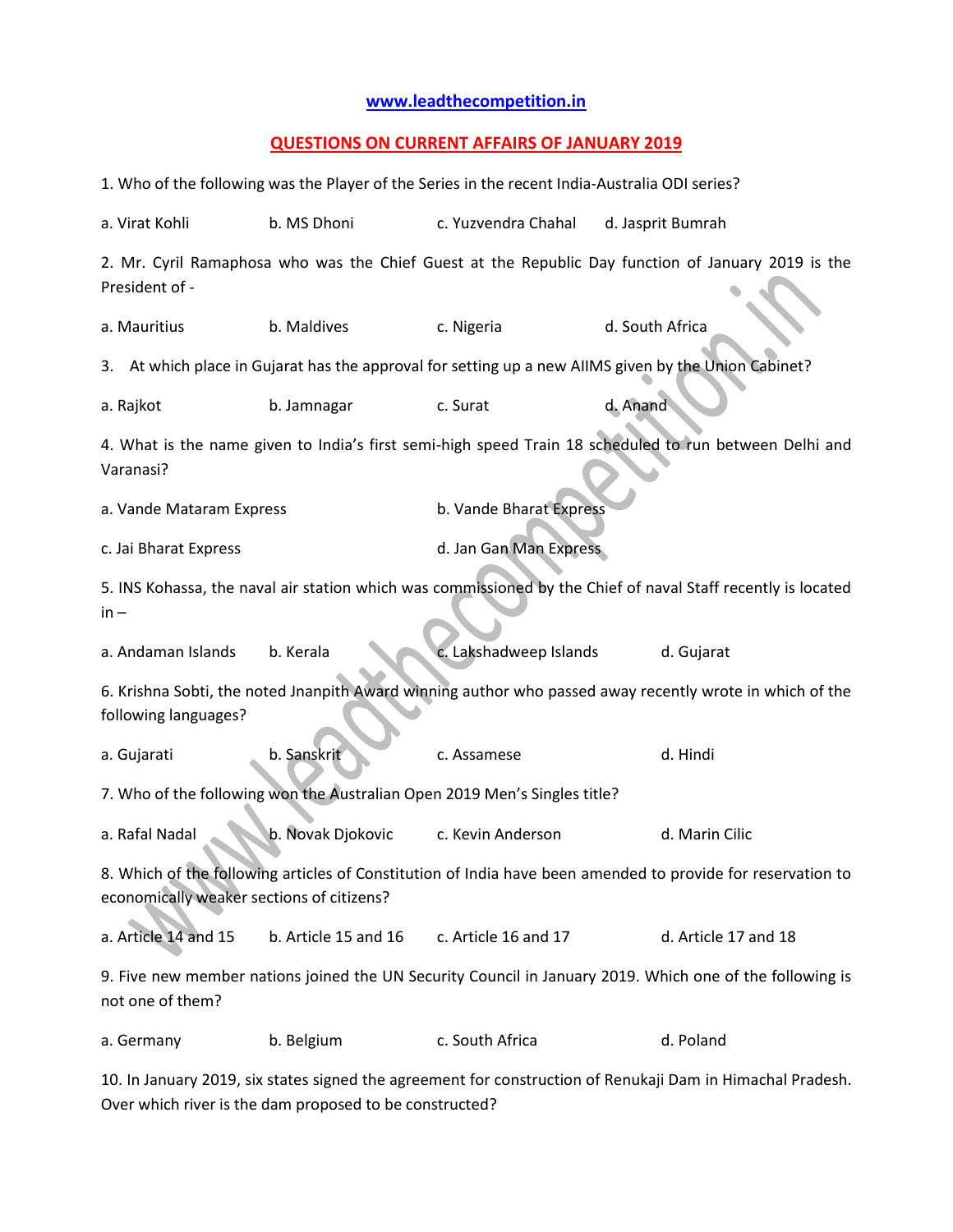| a. Giri                                                                                                                                             | b. Bhaga                                                       | c. Parvati                                                                                                | d. Ravi                                                                                                   |  |  |
|-----------------------------------------------------------------------------------------------------------------------------------------------------|----------------------------------------------------------------|-----------------------------------------------------------------------------------------------------------|-----------------------------------------------------------------------------------------------------------|--|--|
|                                                                                                                                                     |                                                                | 11. Which of the following was the venue for the 15 <sup>th</sup> Pravasi Diwas observed in January 2019? |                                                                                                           |  |  |
| a. Vadodara                                                                                                                                         | b. Varanasi                                                    | c. Amritsar                                                                                               | d. Madurai                                                                                                |  |  |
| India and $-$                                                                                                                                       |                                                                |                                                                                                           | 12. IMBEX 2018-19, a military exercise conducted at Chandimandir military station was a joint exercise by |  |  |
| a. Bhutan                                                                                                                                           | b. Bangladesh                                                  | c. Myanmar                                                                                                | d. Maldives                                                                                               |  |  |
| following folk arts?                                                                                                                                |                                                                |                                                                                                           | 13. Teejan Bai who has been awarded the Padma Vibhushan this year is an exponent of which of the          |  |  |
| a. Pandavni                                                                                                                                         | b. Kalbelia                                                    | c. Madhubani                                                                                              | d. Lavani                                                                                                 |  |  |
|                                                                                                                                                     |                                                                |                                                                                                           | 14. Which State recently became the first State to launch One Family One Job programme for its people?    |  |  |
| a. Gujarat                                                                                                                                          | b. Sikkim                                                      | b. Telangana                                                                                              | d. Assam                                                                                                  |  |  |
|                                                                                                                                                     | 15. With which of the following sports is D Gukesh associated? |                                                                                                           |                                                                                                           |  |  |
| a. Tennis                                                                                                                                           | b. Badminton                                                   | c. Chess                                                                                                  | d. Bridge                                                                                                 |  |  |
| 16. Who of the following Indian personalities was recently conferred the Philip Kotler Presidential Award<br>named after the famous marketing guru? |                                                                |                                                                                                           |                                                                                                           |  |  |
| a. Shri Narendra Modi                                                                                                                               |                                                                | b. Shri Mukesh Ambani                                                                                     |                                                                                                           |  |  |
| c. Shri Amitabh Bachchan                                                                                                                            |                                                                | d. Shri Shah Rukh Khan                                                                                    |                                                                                                           |  |  |
| 17. John Chambers who has been awarded the Padma Bhushan in Trade and Industry category was<br>associated with which of the following companies?    |                                                                |                                                                                                           |                                                                                                           |  |  |
| a. Microsoft                                                                                                                                        | b. Apple                                                       | c. Google                                                                                                 | d. Cisco                                                                                                  |  |  |
| 18. Which organization made the satellite Kalamsat V2 which was launched recently by PSLV C44?                                                      |                                                                |                                                                                                           |                                                                                                           |  |  |
| a. SpaceKidz                                                                                                                                        | b. Kidobotikz                                                  | c. SRM University                                                                                         | d. IIT Chennai                                                                                            |  |  |
| 19. Which of the following parties was formed by Mr. George Fernandes who passed away recently?                                                     |                                                                |                                                                                                           |                                                                                                           |  |  |
| a. Lok Dal                                                                                                                                          | b. Samata Party                                                | c. Lok Janshakti                                                                                          | d. Janata Dal                                                                                             |  |  |
| 20. Who of the following has been chosen as the ICC Women's ODI Cricketer of the Year 2018?                                                         |                                                                |                                                                                                           |                                                                                                           |  |  |
| a. Jhulan Goswami                                                                                                                                   | b. Harmanpreet Kaur                                            | c. Mithali Raj                                                                                            | d. Smriti Mandhana                                                                                        |  |  |
| 21. Which university was the venue for the 106 <sup>th</sup> Indian Science Congress held in January 2019?                                          |                                                                |                                                                                                           |                                                                                                           |  |  |
| a. Amity University                                                                                                                                 |                                                                | b. OP Jindal Global University                                                                            |                                                                                                           |  |  |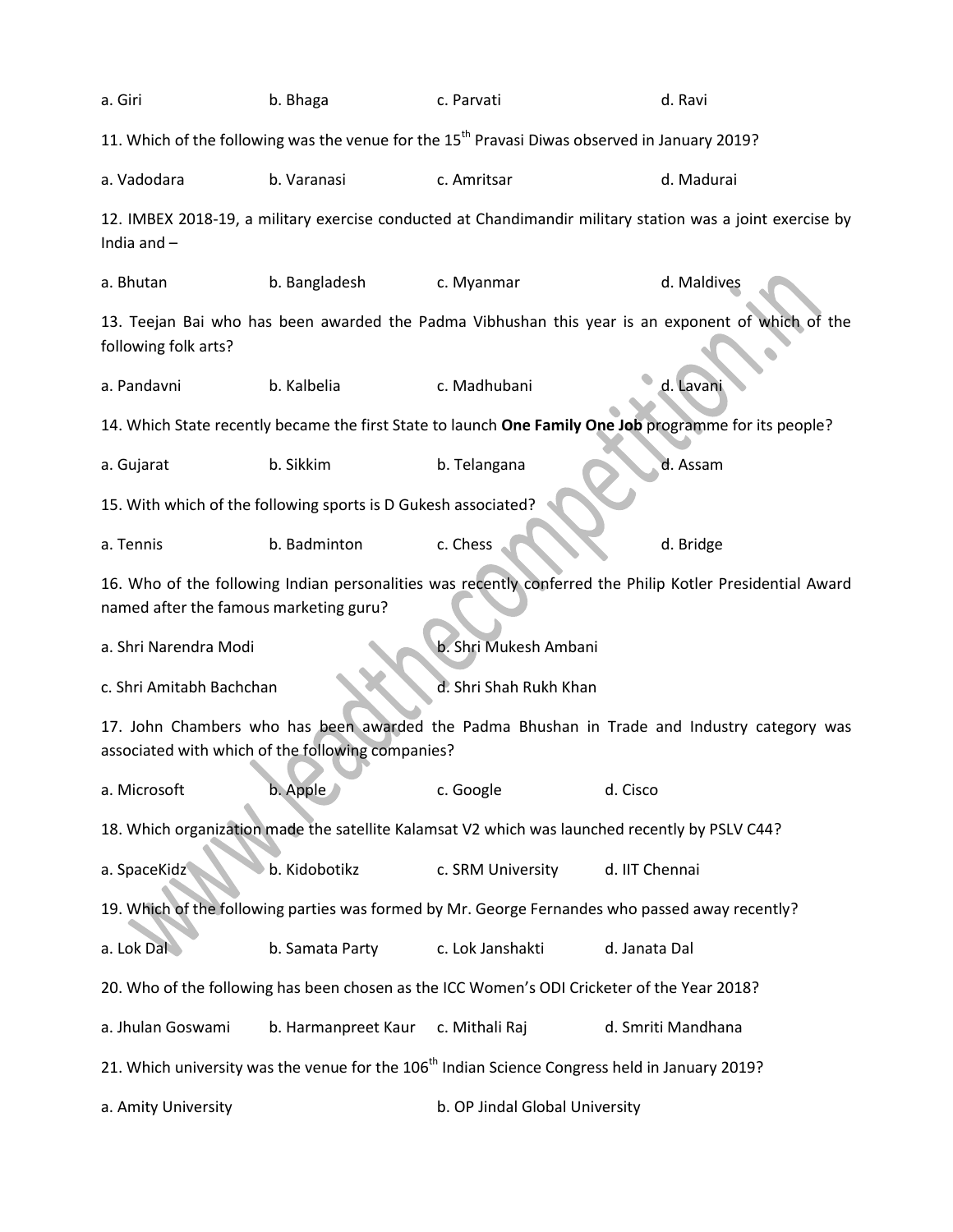| c. Lovely Professional University                                                                                                      |                                                                                                       | d. University of Patanjali |                                                                                                            |  |  |  |
|----------------------------------------------------------------------------------------------------------------------------------------|-------------------------------------------------------------------------------------------------------|----------------------------|------------------------------------------------------------------------------------------------------------|--|--|--|
| 22. Which team won the Vodafone Premier Badminton League 2019?                                                                         |                                                                                                       |                            |                                                                                                            |  |  |  |
| a. Mumbai Rockets                                                                                                                      | b. Awadhe Warriors                                                                                    | c. Chennai Smashers        | d. Bengaluru Raptors                                                                                       |  |  |  |
|                                                                                                                                        | 23. With which of the following exercises was the phrase Nigrani, Nirekshan and Nakabandi associated? |                            |                                                                                                            |  |  |  |
| a. Sea Vigil                                                                                                                           | b. IMBEX                                                                                              | c. Indra Navy              | d. Hand-in-Hand                                                                                            |  |  |  |
| internationals?                                                                                                                        |                                                                                                       |                            | 24. Who of the following recently became the fastest Indian bowler to claim 100 wickets in 56 one-day      |  |  |  |
| a. Bhuvaneshwar Kumar                                                                                                                  |                                                                                                       | b. Mohammad Shami          |                                                                                                            |  |  |  |
| c. Ishant Sharma                                                                                                                       |                                                                                                       | d. Yuzvendra Chahal        |                                                                                                            |  |  |  |
| the country?                                                                                                                           |                                                                                                       |                            | 25. Which of the following countries recently banned Indian currency above Rs. 100 from circulation inside |  |  |  |
| a. Nepal                                                                                                                               | b. Bhutan                                                                                             | c. Bangladesh              | d. Sri Lanka                                                                                               |  |  |  |
| 2019?                                                                                                                                  | 26. Which of the following countries has renounced its membership with OPEC with effect from 01 Jan   |                            |                                                                                                            |  |  |  |
| a. Iraq                                                                                                                                | b. Qatar                                                                                              | c. Iran                    | d. Venezuela                                                                                               |  |  |  |
| 27. What is the cash component associated with the newly introduced Subhash Chandra Bose Aapda<br>Prabandhan Puraskar?                 |                                                                                                       |                            |                                                                                                            |  |  |  |
| a. Rs. 10 lakhs                                                                                                                        | b. Rs. 25 lakhs                                                                                       | c. Rs. 51 lakhs            | d. Rs. 1 crore                                                                                             |  |  |  |
| 28. Rajeev Ram who won the 2019 Australian Open Mixed Doubles title belongs to which country?                                          |                                                                                                       |                            |                                                                                                            |  |  |  |
| a. India                                                                                                                               | b. Nigeria                                                                                            | c. United Kingdom          | d. U.S.A.                                                                                                  |  |  |  |
| 29. Which of the following slogans was added to the slogan Jai Jawan, Jai Kisan by the Prime Minister Shri<br>Narendra Modi?           |                                                                                                       |                            |                                                                                                            |  |  |  |
| a. Jai Anusandhan                                                                                                                      | b. Jai Anushilan                                                                                      | c. Jai Adhyapak            | d. Jai Vaigyanik                                                                                           |  |  |  |
| 30. In January 2019, a mining dam collapse in South America killed over a 100 people. In which country did<br>the incident take place? |                                                                                                       |                            |                                                                                                            |  |  |  |
| a. Argentina                                                                                                                           | b. Columbia                                                                                           | c. Peru                    | d. Brazil                                                                                                  |  |  |  |
| 31. With which of the following sports is Kartik Sharma associated?                                                                    |                                                                                                       |                            |                                                                                                            |  |  |  |
| a. Squash                                                                                                                              | b. Billiards                                                                                          | c. Golf                    | d. Tennis                                                                                                  |  |  |  |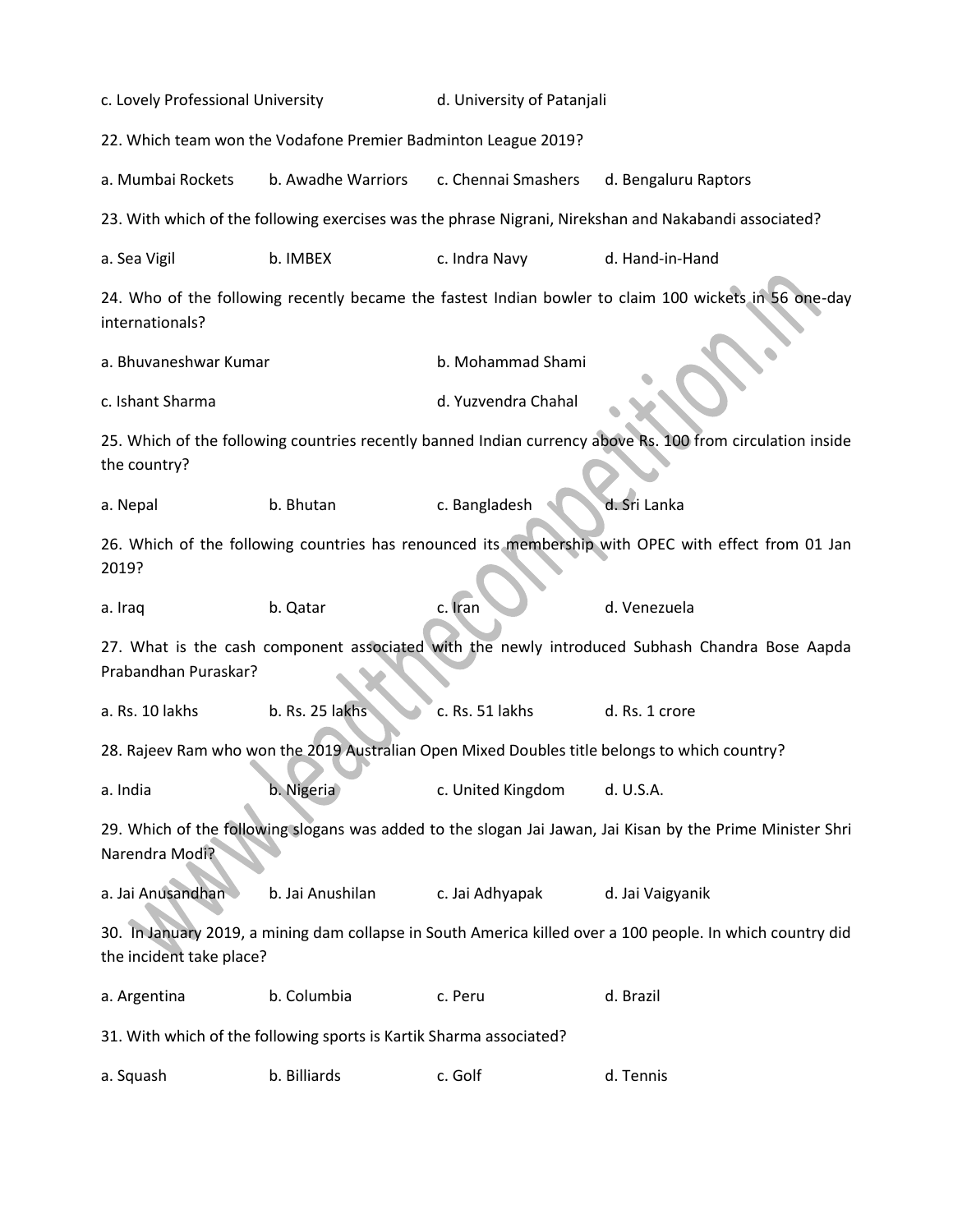32. Masazo Nonako was the oldest man on earth at the time of his death in January 2019. To which country did he belong?

a. Japan b. South Korea c. China d. North Korea 33. Which of the following is not in the list of nodal cities of Tamil Nadu Defence Industrial Corridor, investments for which were announced in January 2019? a. Hosur b. Salem c. Tiruchi d. Kanya Kumari 34. Which State bagged the highest number of medals at the Khelo India Games held in Pune recently a. Haryana b. Maharashtra c. Karnataka d. Tamil Nadu 35. Of which bank has Ravneet Gill been appointed the new MD and CEO? a. Federal Bank b. ICICI Bank c. Yes Bank d. Axis Bank 36. Over which river is the newly inaugurated Atal Setu of Goa located? a. Zuari b. Mandovi c. Mapusa d. Chapora 37. At which of the following places was the National Salt Satyagraha Memorial inaugurated in January 2019? a. Sabarmati b. Rajkot c. Dandi d. Porbandar 38. Which of the following two banks are being merged with Bank of Baroda? a. Vijaya Bank and Syndicate Bank b. Dena Bank and Canara Bank c. Vijaya Bank and Canara Bank d. Vijaya Bank and Dena Bank 39. Satyarup Siddhanta is associated with which of the following sports? a. Mountaineering b. F-1 Car Racing c. Swimming d. Skiing 40. Which State has become the first in India to implement 10% reservation for economically weaker sections of the society? a. Punjab b. Rajasthan c. Gujarat d. Telangana 41. Who of the following has been named as the ICC Men's Emerging Cricketer of the Year 2018? a. Shubman Gill b. Rishabh Pant c. Khaleel Ahmed d. Prithvi Shaw 42. Which of the following has been chosen as the Hindi Word of the Year 2018 by Oxford Dictionaries? a. Nari Shakti b. Award Vaapsi c. Notebandi d. Swachh Bharat 43. To mark whose birth anniversary was a commemorative coin of Rs. 350 was released in January 2019?